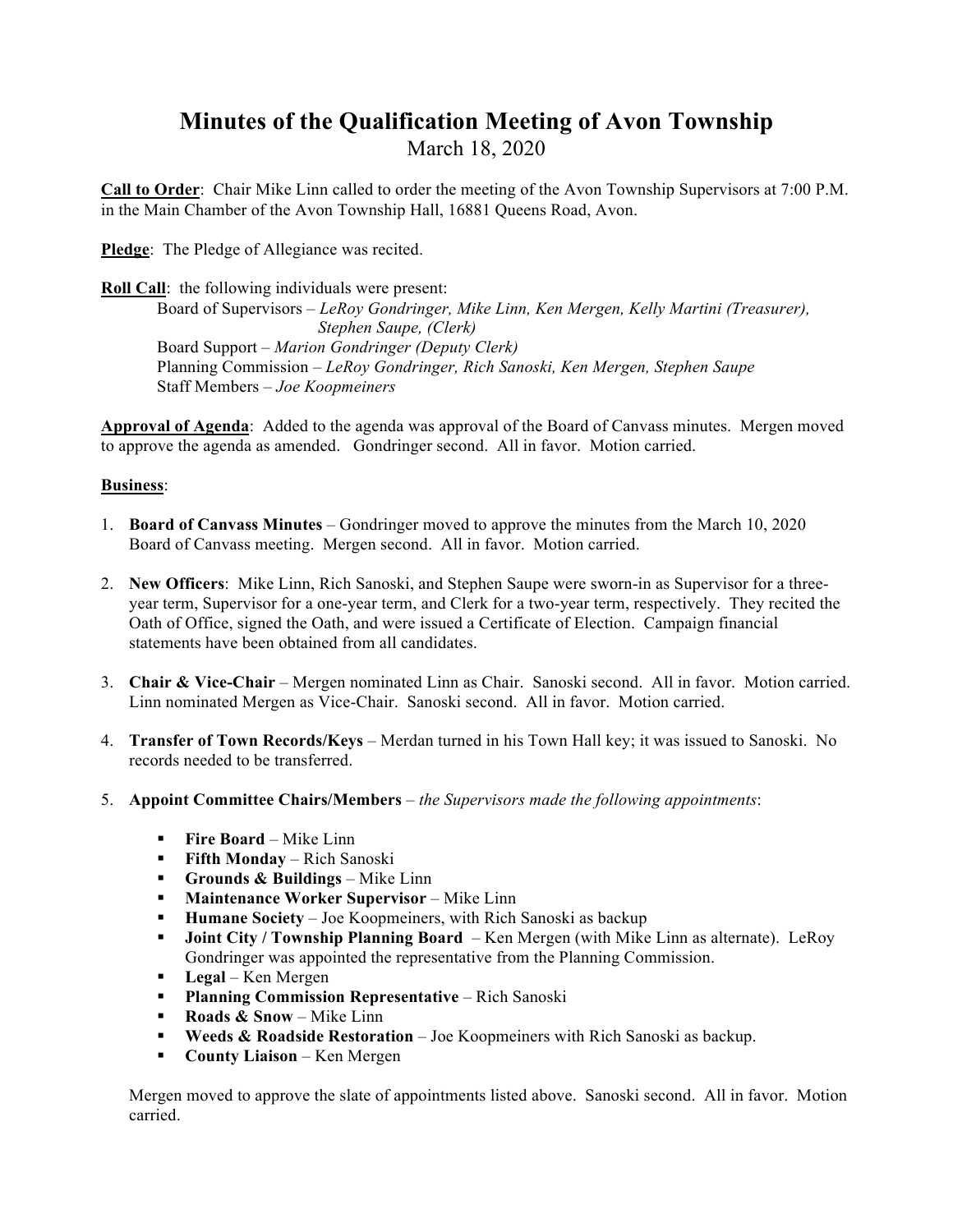- 6. **Housekeeping Report** No report. Ms. Pilarski was unable to attend the meeting.
- 7. **Maintenance Worker Report** Koopmeiners has been in contact with a representative from Stantec regarding our engineering quote for the proposed Tower Road and Shorewood Drive projects. He has not heard from Westwood; the Clerk will follow up. It was recommended to install a hand-sanitizer station in the entrance to the Town Hall.
- 8. **Official Newspaper**  Mergen moved to approve **Resolution No. 03-18-20-1**. *Resolution Setting The Official Newspaper For Avon Township*. Sanoski second. All in favor. Motion carried.
- 9. **Official Posting Places** Mergen moved to approve **Resolution No. 03-18-20-2.** *Resolution Setting The Official Posting Places For Avon Township*. Sanoski second. All in favor. Motion carried.
- 10. **Designate a Town Bank** for a future meeting.
- 11. **Salary, Fee, & Mileage Schedule** Several changes to the Fee & Salary were suggested (*see appended*). Mergen moved to approve the amended Fee & Salary Schedule. Sanoski second. All in favor. Motion carried. No bike race permit fee will be implemented at this time.
- 12. **Authorize Work** Sanoski moved to approve the purchase of necessary office and other supplies required by Town officials and staff – including the Supervisors, Treasurer, Clerk (and deputies), Maintenance worker (Koopmeiners), and Housekeeper (Pilarski) – to carry out their assigned duties and responsibilities. Mergen second. All in favor. Motion carried.
- 13. **Conflicts of Interest** none were identified.
- 14. **Establishing a Policy for the Compensation of Town Officers.** Resolution 07-05-17-1, updated according to Resolution 04-04-18-1, authorizes compensation for Town Officers. It will be reviewed at the April Supervisor's meeting.
- 15. **Snow Policy** Resolution 04-04-18-4 will be reviewed at the April Supervisor meeting.
- 16. **AWAIR Policy** Mergen moved to approve the AWAIR Program plan. Sanoski second. All in favor. Motion carried. The document will be signed at the April meeting.
- 17. **Financial Reporting Forms**  The Treasurer reported that all required forms have been submitted. The Clerk submitted levy information to the County.
- 18. **Training Courses**  Upcoming MAT Spring Short Course have been cancelled. Sanoski and Mergen need to complete Board of Appeals training.
- 19. **Planning Commission Report/Update**  The terms of Saupe and Mohs (Huston's replacement) expire in April. The Supervisors conducted a performance review of both Mohs and Saupe. Mergen moved to reappoint Mohs and Saupe to a three-year (2020 – 2023) term on the Planning Commission. Sanoski second. All in favor. Motion carried.
- 20. **Performance Reviews**  postponed due to COVID-19.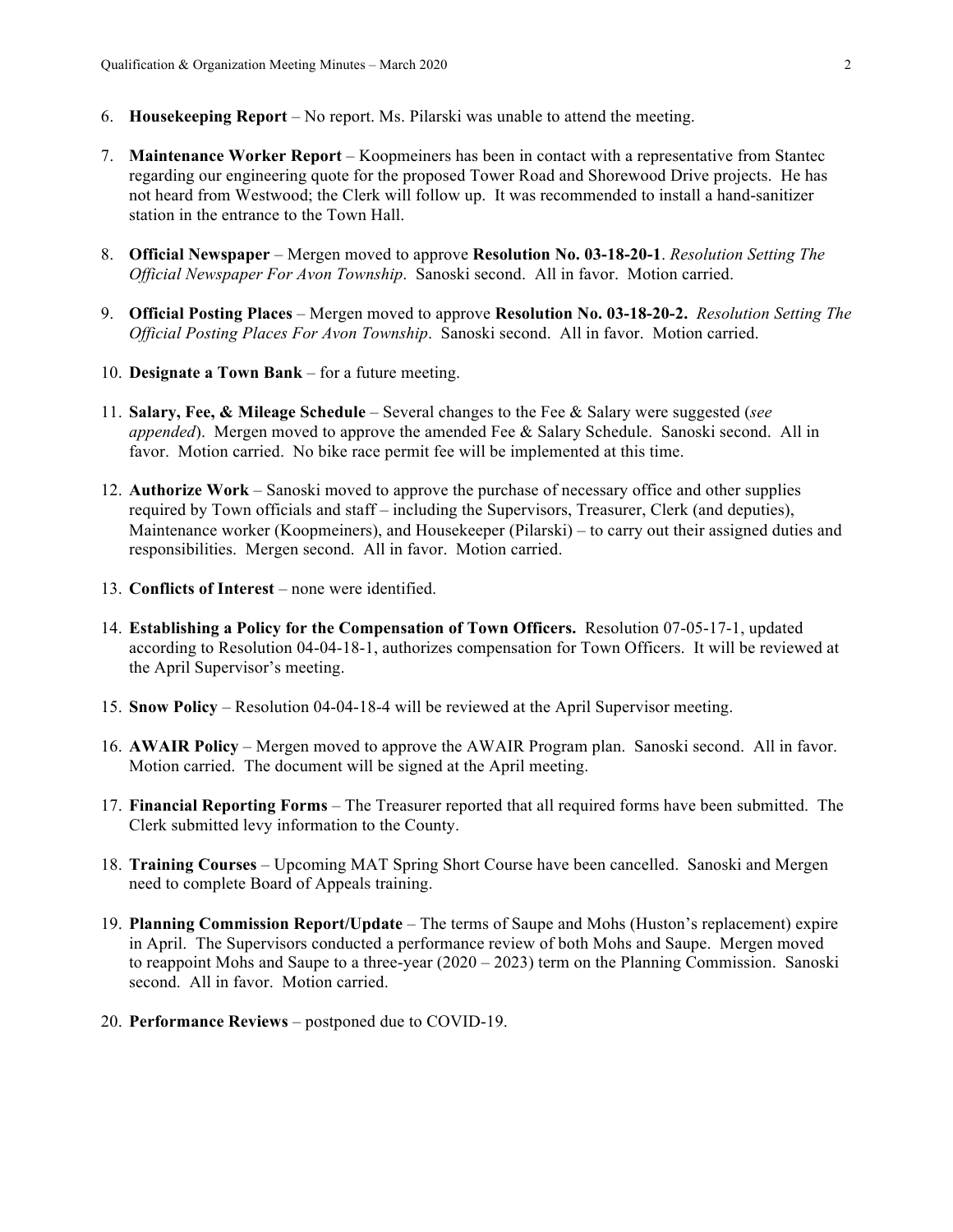#### **Other Business:**

1. **Upcoming Meetings** – due to the emergency declared by the Governor over COVID-19, the uncertainites about holding public meetings, and the lack of scheduled business, Linn moved to cancel the Planning Commission meeting scheduled for March 25, 2020. Sanoski second. All in favor. Motion carried. Mergen moved to authorize Linn, Martini and Saupe to pay bills and take care of essential financial business if it is also necessary to cancel the April Supervisor meeting due to the COVID-19 emergency. Sanoski second. All in favor. Motion carried.

**Adjournment**: Sanoski moved to adjourn the meeting at 9:03 PM. Mergen second. All in favor. Motion carried.

| Clerk signature:            |            | date:        |  |
|-----------------------------|------------|--------------|--|
| <b>Supervisor Approval:</b> |            | date:        |  |
| Mike Linn                   | Ken Mergen | Rich Sanoski |  |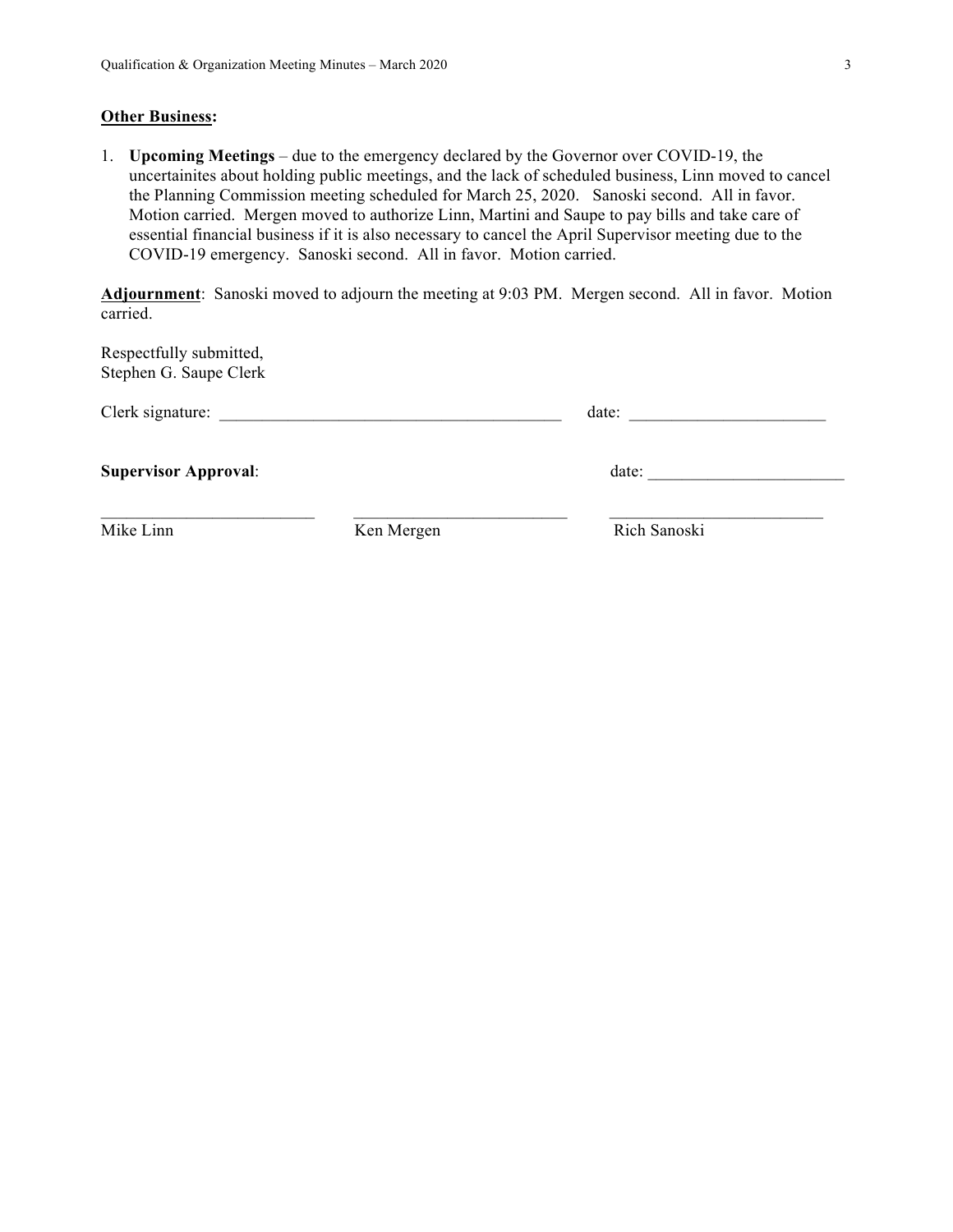# **Fee Schedule**

| Amount              | Item                                                                                                                                                            |  |
|---------------------|-----------------------------------------------------------------------------------------------------------------------------------------------------------------|--|
| \$100               | 911 Signs (includes sign, post & installation)                                                                                                                  |  |
| \$25                | Certificate of Compliance                                                                                                                                       |  |
| \$15                | Chainsaw rental (per hour)                                                                                                                                      |  |
| \$400               | <b>Conditional Use Permit</b>                                                                                                                                   |  |
| \$50                | Driveway Permit                                                                                                                                                 |  |
| \$500               | Driveway Permit Deposit (deposited in Township treasury and refunded after<br>completion and inspection determines no damage, with a 2-year limit on<br>refund) |  |
| \$400               | Encroachment Agreement (includes recording costs)                                                                                                               |  |
| Twice permit amount | Late fee (for any construction or other work that begins prior to issuing<br><i>permit</i> )                                                                    |  |
| \$150               | Liquor License (to take place at a Supervisor Meeting)                                                                                                          |  |
| \$25                | Noise Ordinance Exemption                                                                                                                                       |  |
| \$400               | Public Hearing (Other)                                                                                                                                          |  |
| \$100               | Plat signing fee $-$ (outside regular scheduled meeting)                                                                                                        |  |
| \$25.00/hr          | Record searches (outside regular scheduled Hall hours)                                                                                                          |  |
| $$0.25$ /copy       | Record duplicating                                                                                                                                              |  |
| $$150 + fees$       | Road Vacation (fees include recording, legal cost, etc.)                                                                                                        |  |
| \$500               | Site inspections (by Supervisors and Planning Commission members)                                                                                               |  |
| \$25                | Special Assessment Search                                                                                                                                       |  |
| \$400               | <b>Special Meeting</b>                                                                                                                                          |  |
| \$400               | Variance                                                                                                                                                        |  |

# **Salary/Wage Scale**

| Amount     | Item                                                                                                                                                                                  |  |
|------------|---------------------------------------------------------------------------------------------------------------------------------------------------------------------------------------|--|
| \$15       | Hourly wage – Laborer, Housekeeping, etc.                                                                                                                                             |  |
| \$15       | Hourly wage – Election judge                                                                                                                                                          |  |
| $$25 - 30$ | Hourly wage - Snow Plow Operator                                                                                                                                                      |  |
| \$75       | Monthly Meeting stipend - Elected and appointed officials; for required                                                                                                               |  |
|            | City, Town, County, or MAT meetings/trainings shorter than 4 hours                                                                                                                    |  |
| \$55       | <b>Election Judge Training</b>                                                                                                                                                        |  |
| \$100      | Monthly Meeting stipend – Elected and appointed officials; for required                                                                                                               |  |
|            | City, Town, County, or MAT meetings/trainings longer than 4 hours                                                                                                                     |  |
| \$55       | Qualification Meeting stipend for staff                                                                                                                                               |  |
| \$55       | Moderator Stipend – Annual Meeting                                                                                                                                                    |  |
| \$55       | Site inspection stipend (only if not prior to a regularly-scheduled meeting)                                                                                                          |  |
| \$260      | Treasurer – monthly stipend                                                                                                                                                           |  |
| \$300      | $Clerk$ – monthly stipend                                                                                                                                                             |  |
| \$260      | Deputy Clerk – monthly stipend                                                                                                                                                        |  |
| Mileage    | Follow federal guidelines. Mileage is not paid regularly scheduled Township<br>meetings (i.e., Supervisors, Planning Commission), or for Election<br>judges serving at the Town Hall. |  |
|            |                                                                                                                                                                                       |  |